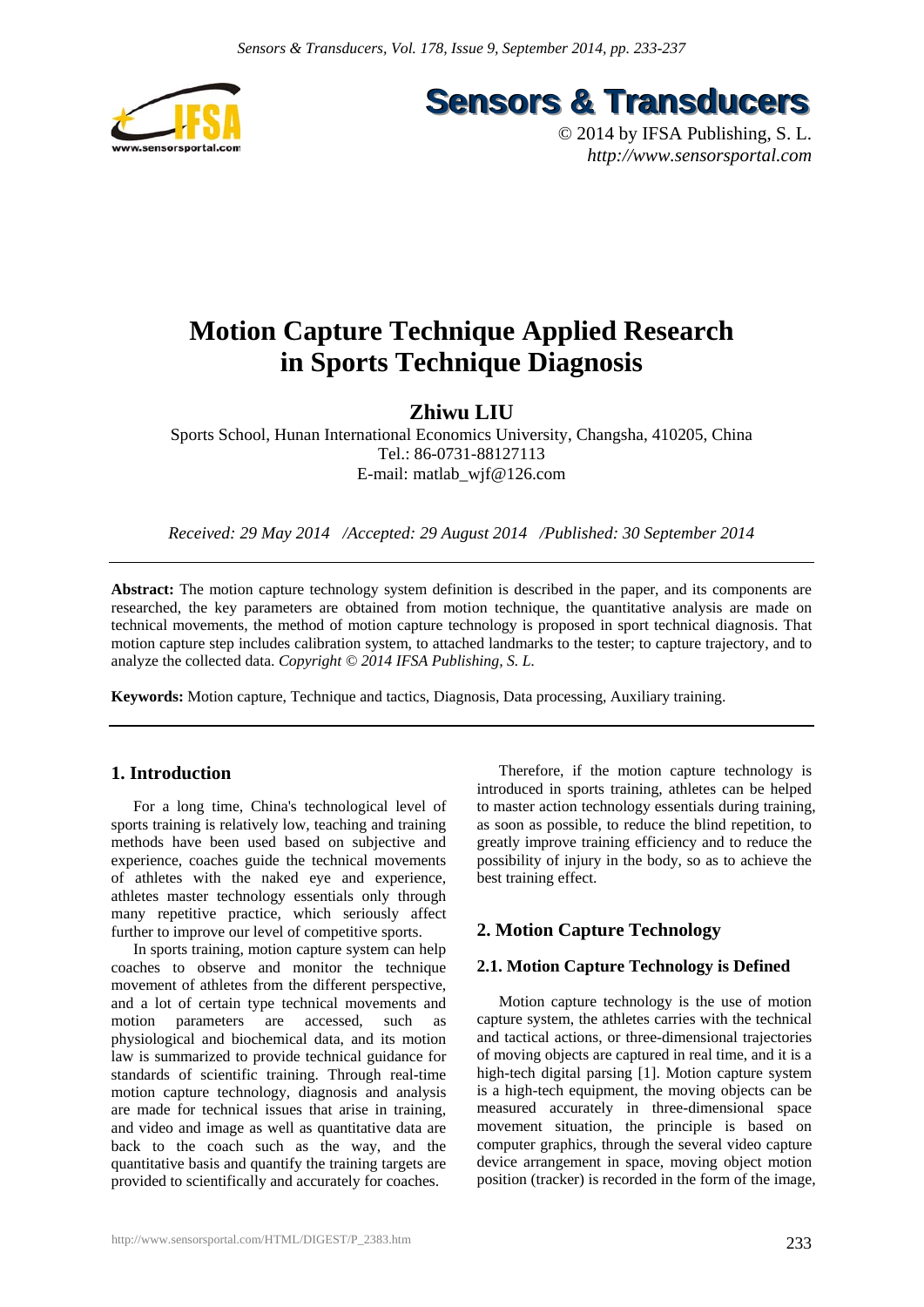then these are processed by computer, the spatial coordinates (X, Y, Z) of the different type object (tracker) are obtained on a different unit of time [2].

### **2.2. Motion Capture System Composition**

As shown in Fig. 1, a typical motion capture devices are generally composed of four parts, they are the sensor, signal capture device, data transmission apparatus, data processing equipment [3].



**Fig. 1.** Motion Capture Principle.

The sensor is a tracking device, which is fixed at a specific site of the moving object, it provides the location information of moving object to the system, the tracker number depends on the detail level of motion capture. Signal capture device is a hardware device, which is responsible for collecting the relevant trajectory sensor and obtaining an analog signal by recognition, which is differ due to different types of systems, it is an circuit board for a mechanical system, which captures electric signal, it is a high-resolution infrared camera for the optical system. Data transmission device converts the analog signal, which is obtained by the signal capturing apparatus, into a digital signal, and the digital signal is quickly and accurately transferred to the computer system for processing. Data processing equipment consists of computer hardware and data processing software, the large amount of data is corrected, which come from the data transmission equipment, this three-dimensional modeling and animation are made. As shown in Fig. 2, the current motion capture system can be divided into mechanical, voice, electromagnetic and optical from the principle [3].





(a)Mechanical

(b)sound



(c) electromagnetic

(d) optical

**Fig. 2.** Various motion capture system.

# **3. Motion Capture Technology Application in Sport Technical Diagnosis**

Motion capture technology can capture and recorded the poor performance of the athlete motion, and their actions were analyzed with the elite athlete action, the quantitative training indicators can be provided for scientific training, and the standard and performance are raised [3].

#### **3.1. Get Motion Technology Key Parameters**

Sensor can include not only equipment to sense the movement of objects, but also measurements can be accurate on many variables, they can capture the movement position, velocity, acceleration, reaction time, distance, force, torque, power, flexion extension, adduction - abduction , and user-defined rotation angle, its greatest advantage is the ability to capture real human data (including training equipment) of movement. Typically these sensors or transmitters are not conspicuous, it is fit for wearing, and even some information is sent to the antenna tower, and then they are propagated from these antennas. Because the formation of the movement are basically subject people or equipment movement "copy", and thus the effect is very realistic, you can make use of these data to create a dynamic data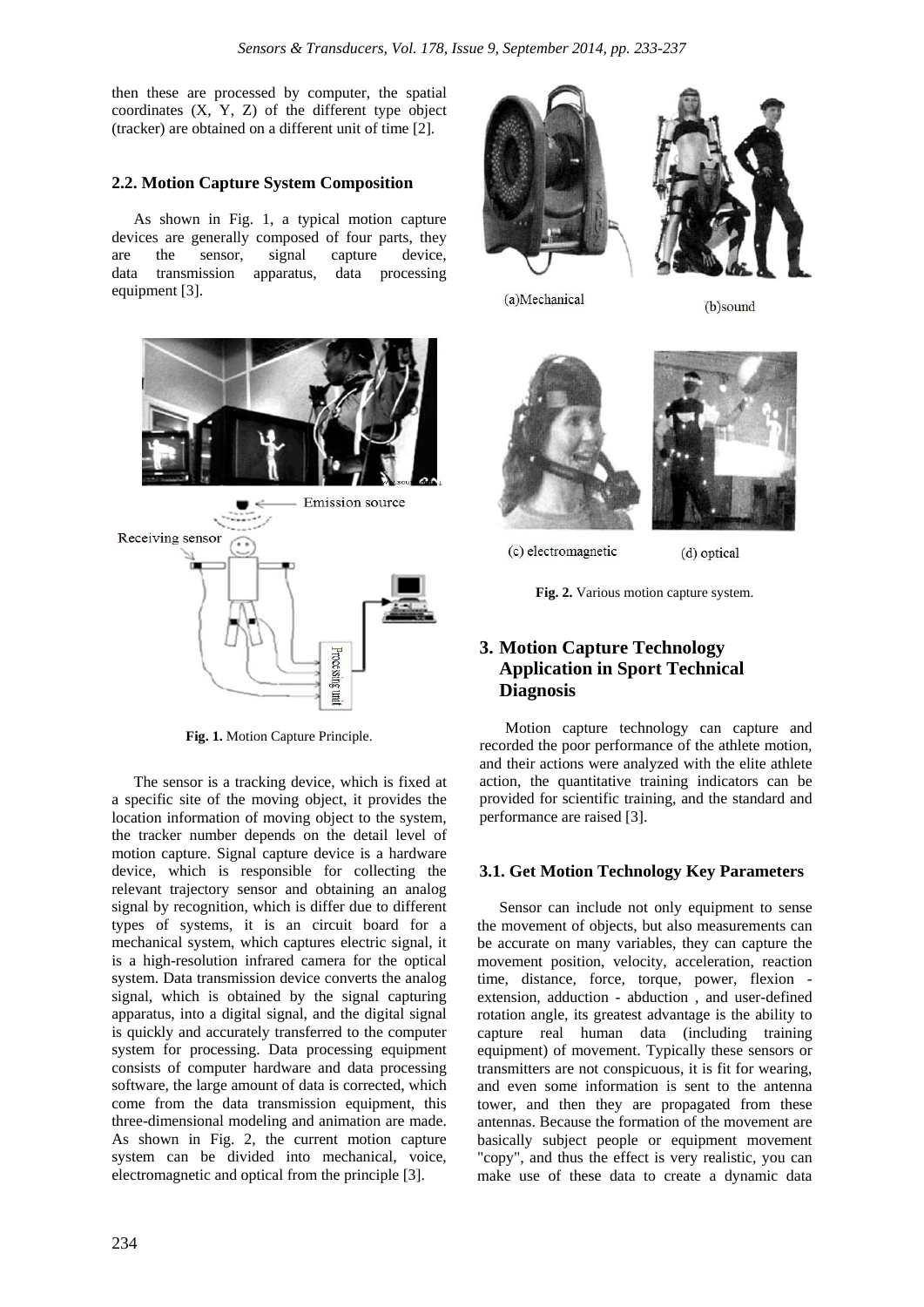model [3]. For example, walking athletes are let to wear special clothing with mark points and special shoes, they walk on the test bench with force sensor. The image information is captured by using three CCD camera (the test system shown in Fig. 3). The image data are detected and data are processed by using Matlab programming environment, and the joint angle, the angular velocity, angular acceleration and other information are obtained (Fig. 4), the data form the basis for modeling three-dimensional reconstruction of human motion.



**Fig. 3.** Walking Race Athletes Sports Technology Test System.



**Fig. 4.** Walking Race Athletes calf and thigh movement data curve.

#### **3.2. Quantitative Analysis of Technical Movements**

With motion capture technology and computer image processing technology, the visibility of the sport can be greatly improved, and the quantitative analysis can be done beneficially to the technical action, the analysis results are graphically demonstrated, which includes displacement, velocity and force. On this basis, the technical analysis can be done deeply between "ideal" action and athletes sport action, and the improvement guidance is given for athletes technique action [4]. As shown in Fig. 5, during preparing for the 2004 Athens Olympic Games, there was a motion capture technology team in the behind of 110 m hurdler Liu Xiang, they bought a nearly one million worth of motion capture system from Germany, the everyday Liu Xiang training and competition were captured, as well as his main rival Alan Johnson and other technical features were captured, the captured image is digitized, these come across hurdles Liu Xiang's time for a comparative analysis with the opponent's data, and the findings and recommendations were feedbacked to the coaches to improve training, these lay the scientific foundation for Olympic champion Liu Xiang [5].



**Fig. 5.** Liu Xiang motion capture technology.

As shown in Fig. 6, the assisted golf training system (GTRS-1) is a camera with image analysis type, which image is captured by, and image is processed manually by adding points, the player velocity, acceleration, angle, angular velocity are calculated at a specific joint and time. Then actions are corrected by comparison with the template data, the level of golfers are improved. By drawing an auxiliary baseline, you can visually see the player body position change during exercise, the system is mainly used for indoor courts, outdoor courts, golf stores and sports institutions and other correspondence.



**Fig. 6.** Golfing assisted analysis system.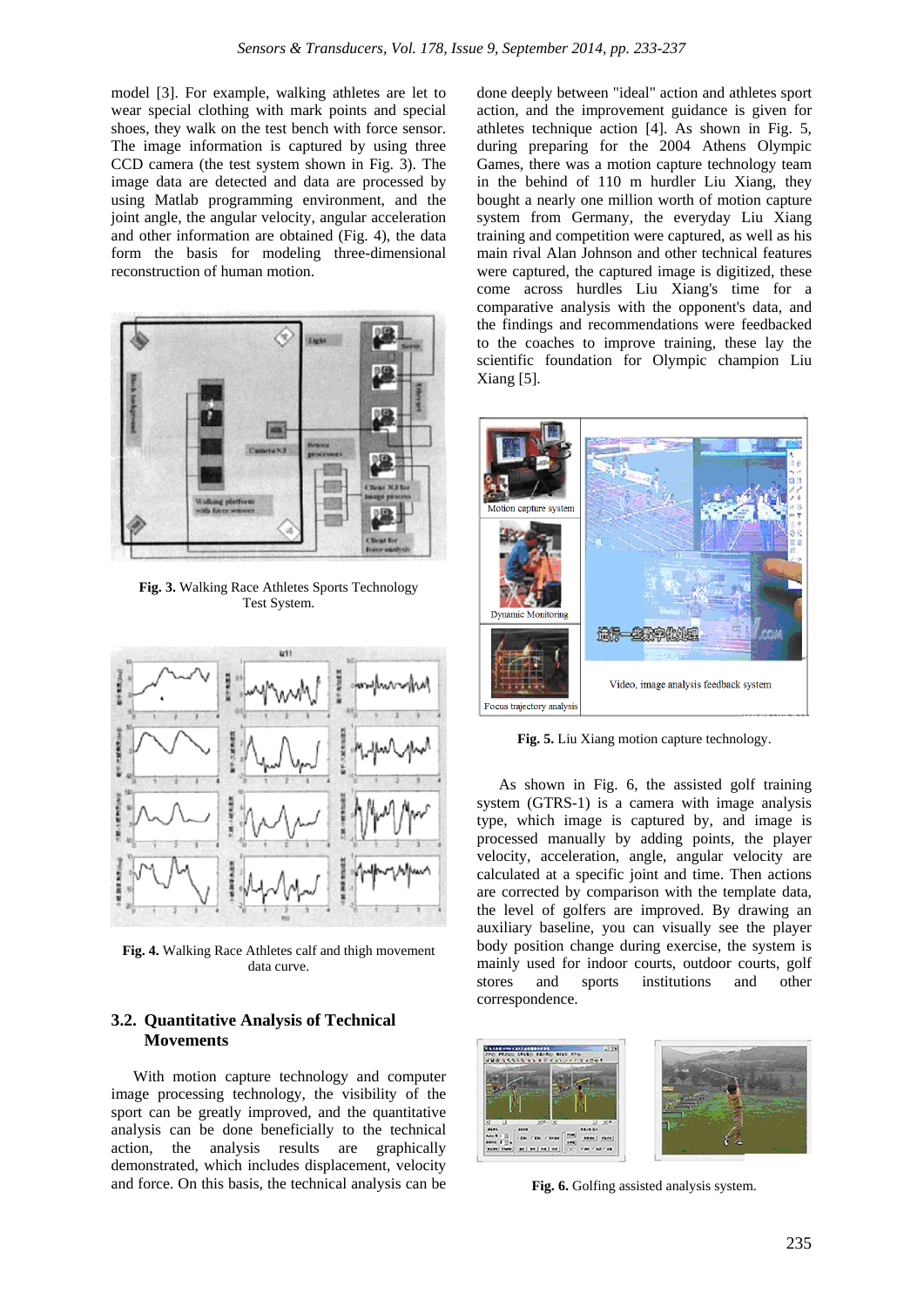In weightlifting process, absolute power is important, but technical rationality is more important, through motion capture system (Fig. 7), the force order, size, rhythm information of the athletes can be captured from the squat, grab bars, jerk to the whole process (Fig. 8) [13-17].



**Fig. 7.** Weightlifting Motion Capture.



**Fig. 8.** Weightlifting parametric curves of capture technology.

The system consists of data lines, sensors and recorders, computers, etc., athletes are in front of a computer screen, when their weightlifting video is playbacked, the relevant diagrams and pictures let him see his legs clearly parts of the force, the size of explosive moment , whether the bar is maintained to parallel with the ground during weight and etc. [6].

# **4. Motion Capture Step and Data Processing**

#### Motion capture steps:

1) Calibration system (including system setup, camera position guidelines, camera firmware versions, board setting, force-plate control settings, video devices).

2) Marker point is posted to the tester (marker type, connection, tracking parameters, trajectories, calibration)

3) A moving trajectory is captured, and data is collected for analysis [7].

Motion capture data processing is very important in terms of technology diagnosis, how the motion capture data are effectively represent, and it is the core problem that the movement of the human body is modeled by using statistical methods, in practice, the probability model often be resulted based training, the complex human motion tracking, identification can be realized, or the realistic animation sequence are generated [8].

#### **5. Conclusions and Outlook**

Motion capture technology can capture the action of athletes to facilitate quantitative analysis, it is combined with human physiology and physics theory, and the improvement ways are researched, physical training is made to get rid of purely relying on the experience, physical training is introduced into the scientific and digital era [10-12].

Many people believe that a variety of sports projects have reached the limit of human endurance, it has been unlikely to create a new record. However, with the help of motion capture technology, the previous Olympic record was broken from time to time, this still make you feel surprised. When you watch a moving picture on frame by frame in front of the computer, you will maybe find that the athlete swing arm is not correct, and this discovery may be just a little subtle information which coaches need to understand, posture is correct through these, athlete's speed may be improved on this a few seconds, and the athletes performance are likely to significantly enhance. It seems that this should be the plot of a science fiction movie. In fact, this is just a real-time and common motion tracking system of capturing parameters on sports field. A telemetry sensor is just installed in the shoes of the player, you can observe every movement of athletes, the pressure on the muscles can be even measure on athletes each step.

At present, several challenges need to be addressed as follows: motion capture data is analyzed, high-dimensional nonlinear spatial are mapped to low-dimensional linear space, and they are effectively represented [9], and the dynamics and kinematics of the human body are analyzed, the effective modeling is made with control theory methods, the complex human movement is modeled by the statistical methods with their probability distribution. The human motion animation is synthesised with realistic under different constraints.